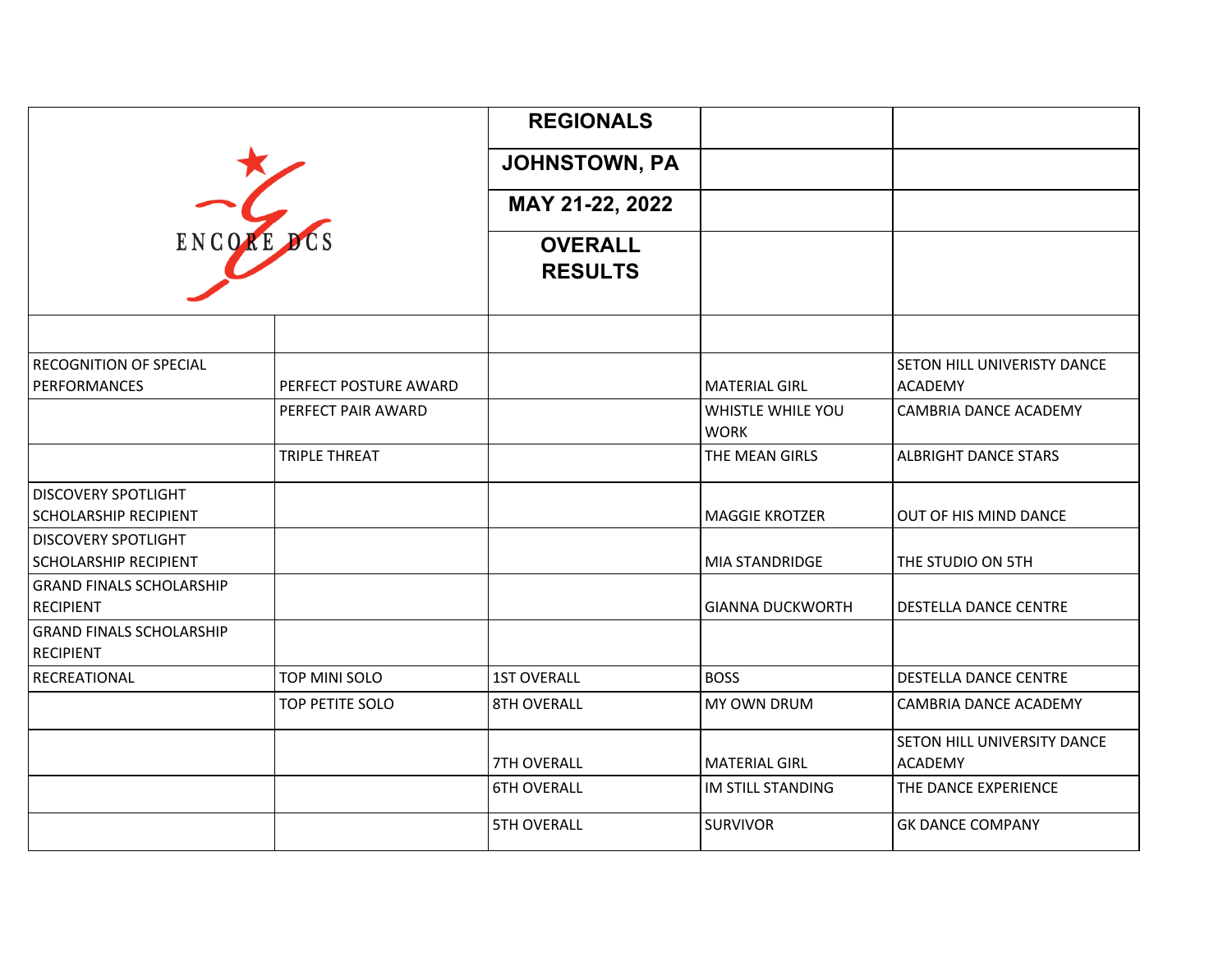|                                                   | l 4TH OVERALL        | YES I CAN                   | <b>DESTELLA DANCE CENTRE</b>    |
|---------------------------------------------------|----------------------|-----------------------------|---------------------------------|
|                                                   | <b>3RD OVERALL</b>   | ME TOO                      | <b>PREMIERE DANCE CENTER</b>    |
|                                                   | <b>2ND OVERALL</b>   | l ATTENTION                 | EVER AFTER DANCE ACADEMY        |
|                                                   | <b>1ST OVERALL</b>   | <b>LITTLE LADY</b>          | THE STUDIO ON 5TH               |
| RECREATIONAL DIVISION<br>PETITE TITLE COMPETITION | l 2ND RUNNER UP      | l MASYN MIZIKAR             | THE DANCE EXPERIENCE            |
|                                                   | <b>1ST RUNNER UP</b> | <b>SOPHIE REVAK</b>         | <b>PREMIERE DANCE CENTER</b>    |
|                                                   | <b>WINNER</b>        | l BRYNN CROTSLEY            | THE STUDIO ON 5TH               |
| TOP JUNIOR SOLO                                   | <b>10TH OVERALL</b>  | <b>DREAM</b>                | <b>EVER AFTER DANCE ACADEMY</b> |
|                                                   | <b>9TH OVERALL</b>   | LOOK WHAT YOU MADE<br>ME DO | EVER AFTER DANCE ACADEMY        |
|                                                   | <b>8TH OVERALL</b>   | GOOD, GOOD DAY              | OUT OF HIS MIND DANCE           |

|                                                     | <b>7TH OVERALL</b> | I ON THE RUNWAY                        | <b>GK DANCE COMPANY</b>  |
|-----------------------------------------------------|--------------------|----------------------------------------|--------------------------|
|                                                     | <b>6TH OVERALL</b> | <b>DREAM ON</b>                        | <b>GK DANCE COMPANY</b>  |
|                                                     | <b>5TH OVERALL</b> | NEVER GROW UP                          | THE STUDIO ON 5TH        |
|                                                     | <b>4TH OVERALL</b> | <b>SLOW ME DOWN</b>                    | EVER AFTER DANCE ACADEMY |
|                                                     | <b>3RD OVERALL</b> | <b>WALKING IN TH AIR</b>               | CAMBRIA DANCE ACADEMY    |
|                                                     | <b>2ND OVERALL</b> | AINT NO MOUNTAIN HIGH<br><b>ENOUGH</b> | THE STUDIO ON 5TH        |
|                                                     | <b>1ST OVERALL</b> | IN MY DAUGHTERS EYES                   | THE STUDIO ON 5TH        |
| RECREATIONAL DIVISION<br><b>JUNIOR TITLE WINNER</b> | <b>WINNER</b>      | <b>MIA STANDRIDGE</b>                  | THE STUDIO ON 5TH        |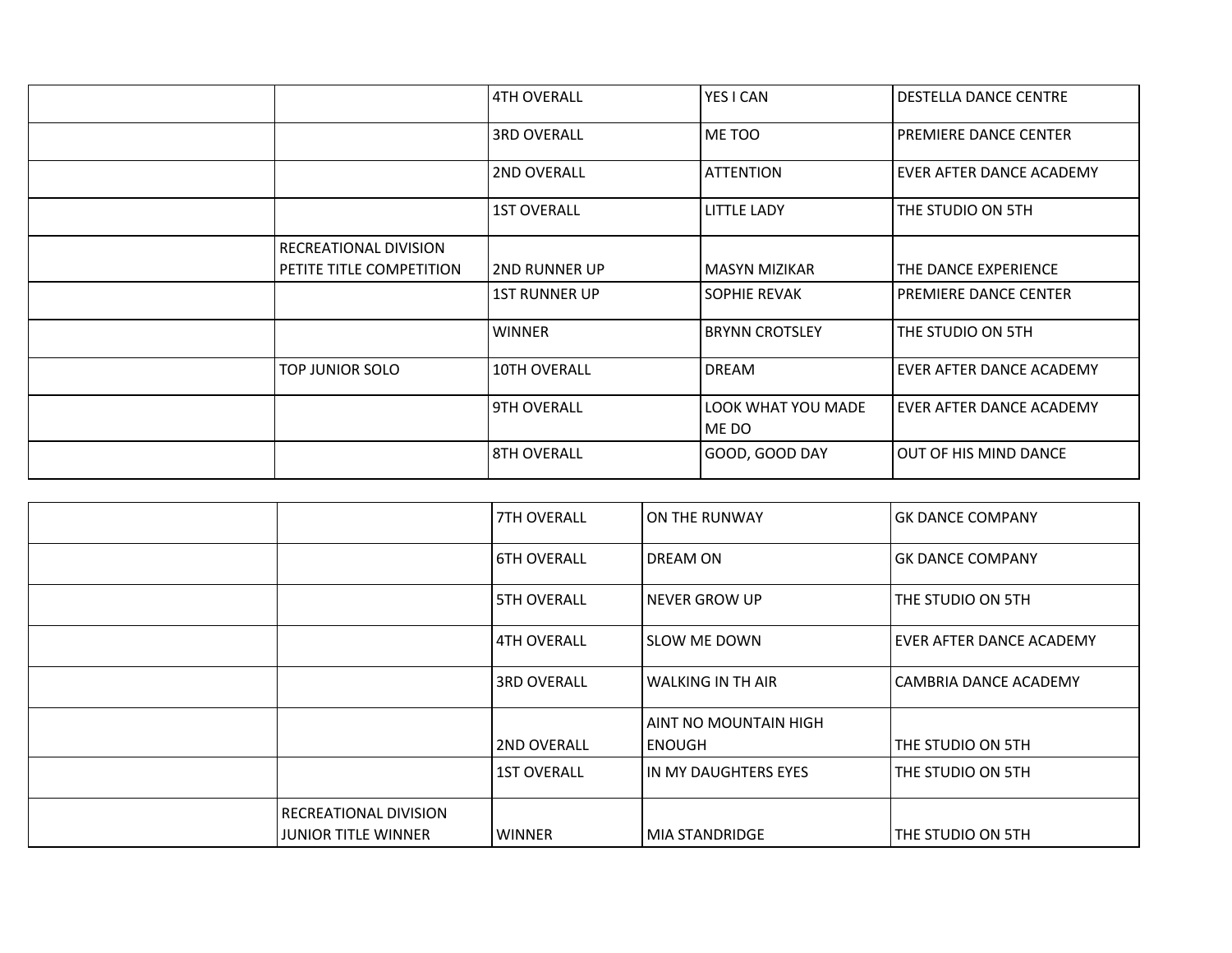|                    | TOP MINI DUET/TRIO                                      | <b>1ST OVERALL</b>   | <b>BAKING CAKES</b>        | <b>GK DANCE COMPANY</b>                       |
|--------------------|---------------------------------------------------------|----------------------|----------------------------|-----------------------------------------------|
|                    | TOP PETITE DUET/TRIO                                    | <b>1ST OVERALL</b>   | WHISTLE WHILE YOU WORK     | CAMBRIA DANCE ACADEMY                         |
|                    | TOP JUNIOR DUET/TRIO                                    | <b>3RD OVERALL</b>   | THE UN-SYNCOPATED CLOCK    | CAMBRIA DANCE ACADEMY                         |
|                    |                                                         | 2ND OVERALL          | BETTER WHEN IM DANCIN      | SETON HILL UNIVERSITY DANCE<br><b>ACADEMY</b> |
|                    |                                                         | <b>1ST OVERALL</b>   | POPPY AND BRANCH           | <b>GK DANCE COMPANY</b>                       |
| <b>COMPETITIVE</b> | TOP PETITE SOLO                                         | <b>1ST OVERALL</b>   | <b>GET YOUR SPARKLE ON</b> | <b>ALBRIGHT DANCE STARS</b>                   |
|                    | TOP PETITE SUPER SOLOIST                                | <b>1ST OVERALL</b>   | <b>VIVIAN JANADRI</b>      | <b>EVER AFTER DANCE ACADEMY</b>               |
|                    | <b>COMPETITIVE DIVISION</b><br>PETITE TITLE WINNER      | <b>WINNER</b>        | <b>EMALYN CYPHERS</b>      | <b>ALBRIGHT DANCE STARS</b>                   |
|                    | TOP JUNIOR SOLO                                         | <b>5TH OVERALL</b>   | ANGEL                      | <b>SCRIVA'S DANCE STUDIO</b>                  |
|                    |                                                         | <b>4TH OVERALL</b>   | IT JUST MAKE SENSE         | PREMIERE DANCE CENTER                         |
|                    |                                                         | <b>3RD OVERALL</b>   | <b>DAT CHICK</b>           | <b>DESTELLA DANCE CENTRE</b>                  |
|                    |                                                         | 2ND OVERALL          | <b>WARRIOR</b>             | <b>DESTELLA DANCE CENTRE</b>                  |
|                    |                                                         | <b>1ST OVERALL</b>   | A BETTER PLACE             | <b>ALBRIGHT DANCE STARS</b>                   |
|                    | TOP JUNIOR SUPER SOLOIST                                | <b>3RD OVERALL</b>   | MILA DIPAOLA               | OUT OF HIS MIND DANCE                         |
|                    |                                                         | 2ND OVERALL          | <b>LENNON KAUFFMAN</b>     | <b>GK DANCE COMPANY</b>                       |
|                    |                                                         | <b>1ST OVERALL</b>   | <b>KENNEDY ADAMS</b>       | PREMIERE DANCE CENTER                         |
|                    | <b>COMPETITIVE DIVISION</b><br>JUNIOR TITLE COMPETITION | 2ND RUNNER UP        | <b>KENNEDY ADAMS</b>       | <b>PREMIERE DANCE CENTER</b>                  |
|                    |                                                         | <b>1ST RUNNER UP</b> | <b>ALAYNA FENNELL</b>      | <b>ALBRIGHT DANCE STARS</b>                   |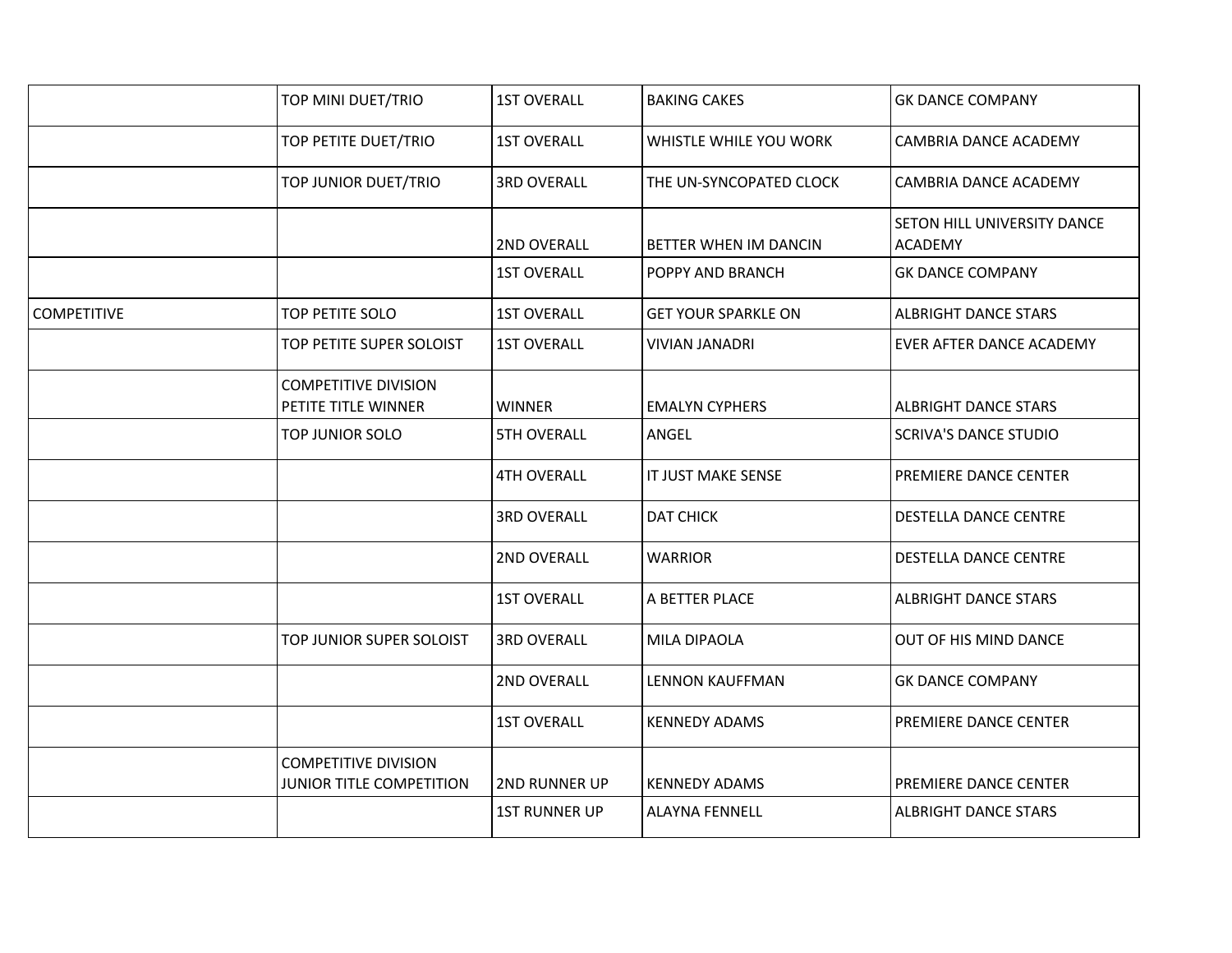|                      | <b>LWINNER</b> | LENNON KAUFFMAN      | IGK DANCE COMPANY             |
|----------------------|----------------|----------------------|-------------------------------|
| TOP PETITE DUET/TRIO | 1ST OVERALL    | <b>CRAZY DAISIES</b> | <b>I ALBRIGHT DANCE STARS</b> |

|                                                       | TOP JUNIOR DUET/TRIO                                              | <b>3RD OVERALL</b> | <b>FAITH</b>            | THE DANCE EXPERIENCE                          |
|-------------------------------------------------------|-------------------------------------------------------------------|--------------------|-------------------------|-----------------------------------------------|
|                                                       |                                                                   | 2ND OVERALL        | DO YOU BELIEVE IN MAGIC | PREMIERE DANCE CENTER                         |
|                                                       |                                                                   | <b>1ST OVERALL</b> | THE MEAN GIRLS          | <b>ALBRIGHT DANCE STARS</b>                   |
| <b>ELITE</b>                                          | TOP JUNIOR SOLO                                                   | <b>1ST OVERALL</b> | IVE GOT THE MSUIC IN ME | DONNA'S SCHOOL OF DANCE                       |
| <b>JUDGE'S CHOICE AND HIGH SCORE</b><br><b>AWARDS</b> |                                                                   |                    |                         |                                               |
| RECREATIONAL                                          | <b>HIGHEST SCORING</b><br>SOLO/DUET/TRIO AGE 11 &<br><b>UNDER</b> | <b>1ST OVERALL</b> | IN MY DAUGHTERS EYES    | THE STUDIO ON 5TH                             |
| <b>COMPETITIVE</b>                                    | <b>HIGHEST SCORING</b><br>SOLO/DUET/TRIO AGE 11 &<br><b>UNDER</b> | <b>1ST OVERALL</b> | YOU'LL BE BACK          | <b>GK DANCE COMPANY</b>                       |
| <b>ELITE</b>                                          | <b>HIGHEST SCORING</b><br>SOLO/DUET/TRIO AGE 11 &<br><b>UNDER</b> | <b>1ST OVERALL</b> | IVE GOT THE MSUIC IN ME | DONNA'S SCHOOL OF DANCE                       |
| RECOGNITION OF SPECIAL<br><b>PERFORMANCES</b>         | THE POWER HOUSE                                                   |                    | <b>ITS GAME TIME</b>    | <b>ALBRIGHT DANCE STARS</b>                   |
|                                                       | <b>ELECTRIC</b>                                                   |                    | <b>BOOGIE FEET</b>      | SIMPLY NIKKI DANCE STUDIO                     |
|                                                       | PUMP OF THE JAM                                                   |                    | HIT EM HIGH             | CAMBRIA DANCE ACADEMY                         |
| RECREATIONAL                                          | TOP PETITE SMALL GROUP                                            | <b>3RD OVERALL</b> | <b>MATILDA</b>          | SETON HILL UNIVERSITY DANCE<br><b>ACADEMY</b> |
|                                                       |                                                                   | 2ND OVERALL        | <b>JAILHOUSE ROCK</b>   | THE DANCE EXPERIENCE                          |
|                                                       |                                                                   | <b>1ST OVERALL</b> | THE FISH FRY            | <b>GK DANCE COMPANY</b>                       |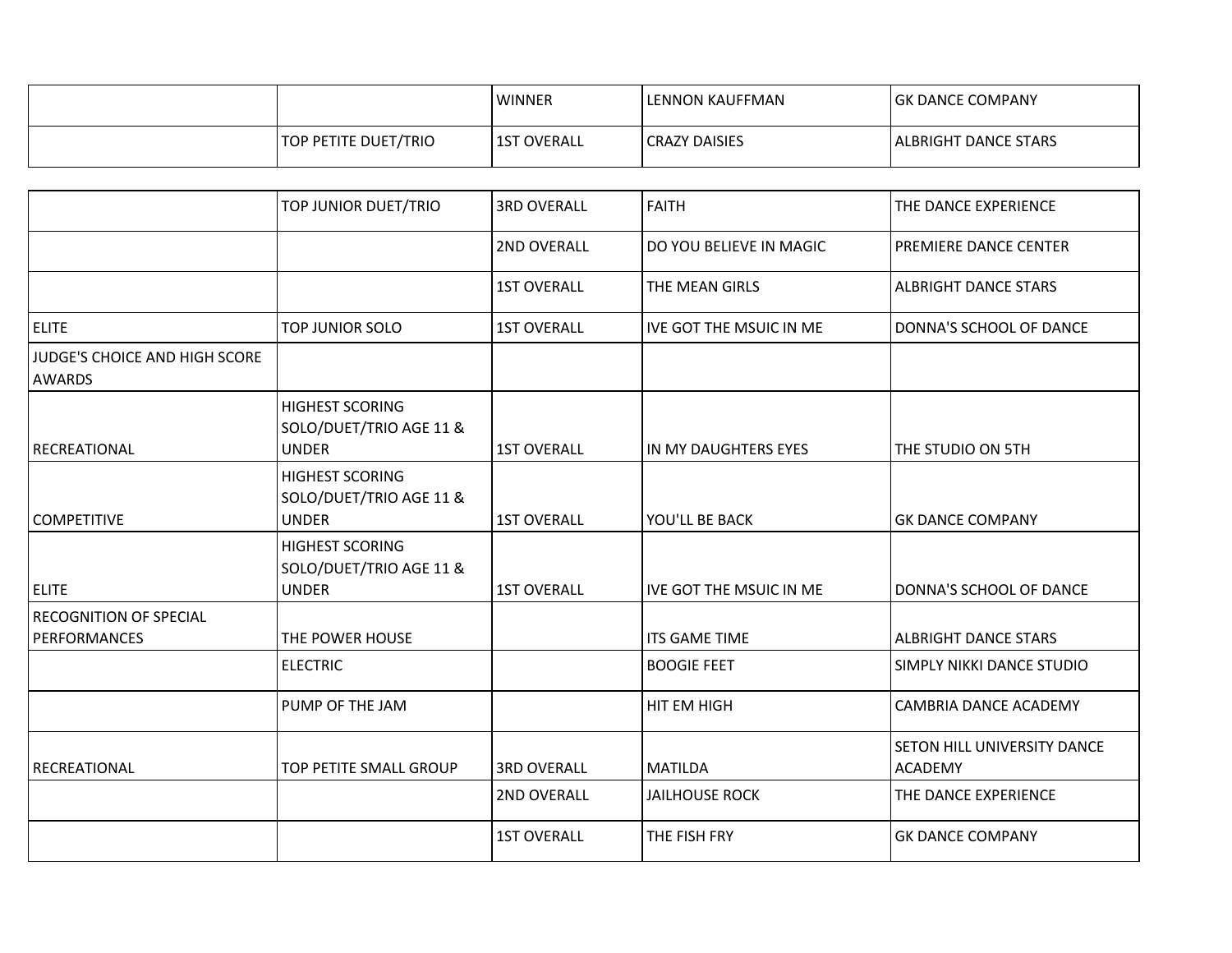|                    | TOP JUNIOR SMALL GROUP | <b>5TH OVERALL</b> | <b>BOOGIE FEET</b>     | SIMPLY NIKKI DANCE STUDIO   |
|--------------------|------------------------|--------------------|------------------------|-----------------------------|
|                    |                        | <b>4TH OVERALL</b> | LEGALLY BLONDE TRIBUTE | EVER AFTER DANCE ACADEMY    |
|                    |                        | <b>3RD OVERALL</b> | 1999                   | OUT OF HIS MIND DANCE       |
|                    |                        | <b>2ND OVERALL</b> | <b>SUNNY</b>           | THE STUDIO ON 5TH           |
|                    |                        | <b>1ST OVERALL</b> | HIT EM HIGH            | CAMBRIA DANCE ACADEMY       |
|                    | TOP PETITE LARGE GROUP | <b>1ST OVERALL</b> | DOCK OF THE BAY        | <b>GK DANCE COMPANY</b>     |
|                    | TOP JUNIOR LARGE GROUP | <b>1ST OVERALL</b> | CAN THE FROG TAP DANCE | <b>GK DANCE COMPANY</b>     |
|                    | TOP JUNIOR SUPER GROUP | <b>1ST OVERALL</b> | <b>GIRL SCOUTS</b>     | <b>GK DANCE COMPANY</b>     |
|                    | TOP JUNIOR PRODUCTION  | <b>1ST OVERALL</b> | <b>MALL MADNESS</b>    | <b>GK DANCE COMPANY</b>     |
| <b>COMPETITIVE</b> | TOP PETITE SMALL GROUP | <b>1ST OVERALL</b> | <b>ITS GAME TIME</b>   | <b>ALBRIGHT DANCE STARS</b> |
|                    | TOP JUNIOR SMALL GROUP | <b>3RD OVERALL</b> | ALL IN A DAYS WORK     | ALBRIGHT DANCE STARS        |

|              |                        | <b>2ND OVERALL</b> | LOUT OF THIS WORLD  | LALBRIGHT DANCE STARS       |
|--------------|------------------------|--------------------|---------------------|-----------------------------|
|              |                        | <b>1ST OVERALL</b> | l HOLD YOUR BELIEFS | ALBRIGHT DANCE STARS        |
|              | TOP PETITE LARGE GROUP | <b>1ST OVERALL</b> | l ESCAPADE          | DONNA'S SCHOOL OF DANCE     |
| <b>ELITE</b> | TOP JUNIOR SMALL GROUP | l3RD OVERALL       | I WILD HEARTS       | DONNA'S SCHOOL OF DANCE     |
|              |                        | <b>2ND OVERALL</b> | l THROWBACK         | DONNA'S SCHOOL OF DANCE     |
|              |                        | <b>1ST OVERALL</b> | <b>MY TRIBE</b>     | DONNA'S SCHOOL OF DANCE     |
|              | TOP JUNIOR LARGE GROUP | <b>1ST OVERALL</b> | <b>LOST MY MIND</b> | <b>ALBRIGHT DANCE STARS</b> |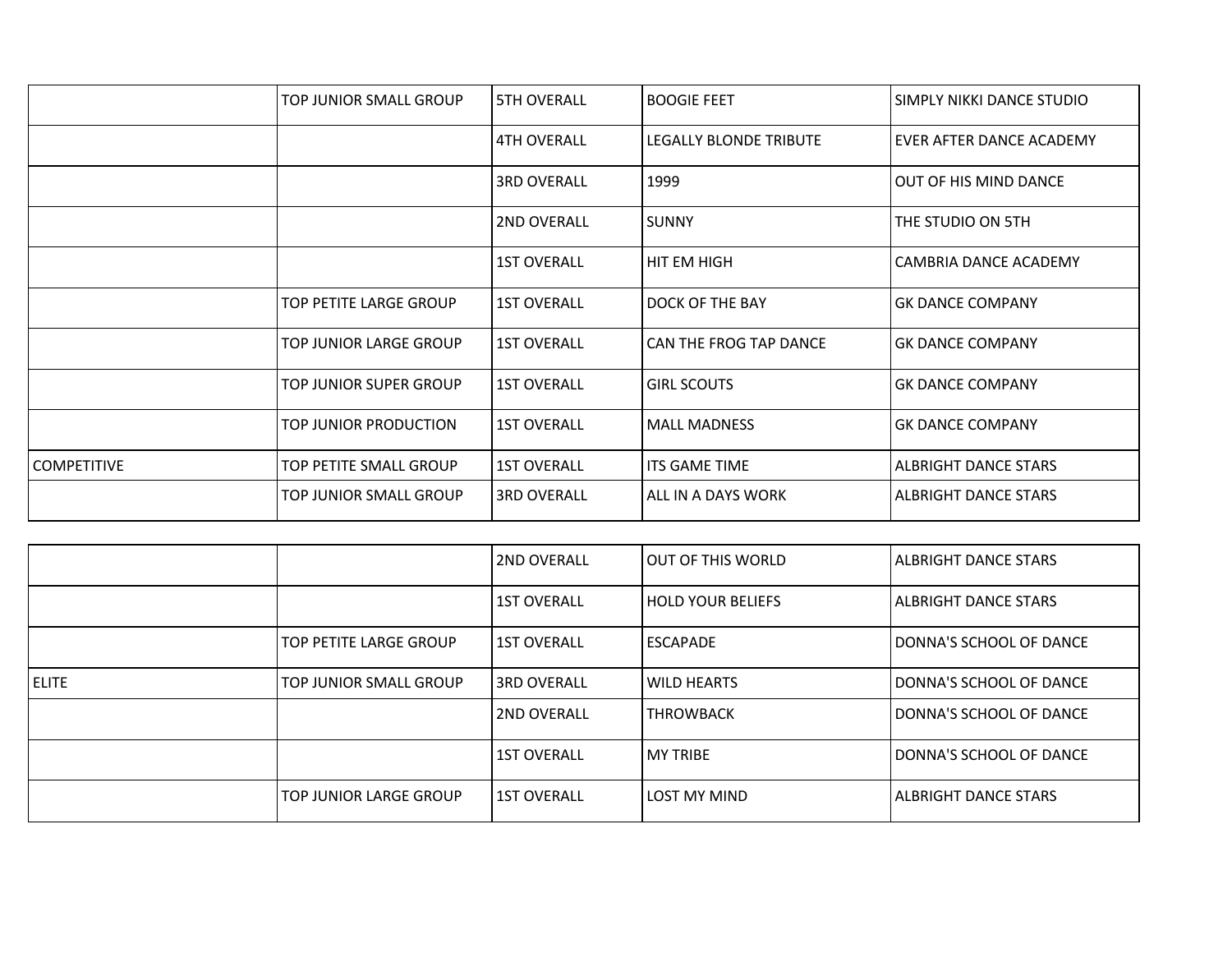|                                                            |                                                        |                    | YOURE A GOOD MAN CHARLIE        |                                               |
|------------------------------------------------------------|--------------------------------------------------------|--------------------|---------------------------------|-----------------------------------------------|
|                                                            | TOP JUNIOR SUPER GROUP                                 | <b>1ST OVERALL</b> | <b>BROWN</b>                    | DONNA'S SCHOOL OF DANCE                       |
| JUDGE'S CHOICE AND HIGH SCORE<br><b>AWARDS</b>             |                                                        |                    |                                 |                                               |
|                                                            | <b>ENCORE EXTREME</b><br><b>CONVENTION SCHOLARSHIP</b> |                    | <b>MADELEINE KLEHL</b>          |                                               |
|                                                            |                                                        |                    |                                 |                                               |
|                                                            | <b>MOST ENTERTAINING</b>                               | <b>1ST OVERALL</b> | CAN THE FROG DANCE              | <b>ALBRIGHT DANCE STARS</b>                   |
|                                                            | <b>BEST CHOREOGRAPHY</b>                               | <b>1ST OVERALL</b> | <b>EVERYBODY NEEDS SOMEBODY</b> | DONNA'S SCHOOL OF DANCE                       |
| RECREATIONAL                                               | <b>HIGHEST SCORING GROUP</b><br>AGE 11 & UDNER         | <b>1ST OVERALL</b> | <b>GIRL SCOUTS</b>              | <b>GK DANCE COMPANY</b>                       |
| <b>COMPETITIVE</b>                                         | HIGHEST SCORING GROUP<br>AGE 11 & UDNER                | <b>1ST OVERALL</b> | <b>HOLD YOUR BELIEFS</b>        | <b>ALBRIGHT DANCE STARS</b>                   |
| <b>ELITE</b>                                               | HIGHEST SCORING GROUP<br>AGE 11 & UDNER                | <b>1ST OVERALL</b> | <b>LOST MY MIND</b>             | <b>ALBRIGHT DANCE STARS</b>                   |
| <b>RECOGNITION OF SPECIAL</b><br><b>PERFORMANCES</b>       | <b>CRISP AND CLEAN</b>                                 |                    | <b>WOMANIZER</b>                | SETON HILL UNIVERSITY DANCE<br><b>ACADEMY</b> |
|                                                            | TEAM MUSICAL MAGIC                                     |                    | <b>BOOGIE WOOGIE BUGLE BOY</b>  | PRODIGY DANCE COMPANY                         |
|                                                            | <b>HARD HITTER</b>                                     |                    | <b>BIG NOISE</b>                | OAK DANCE COMPANY                             |
| <b>DISCOVERY SPOTLIGHT</b><br><b>SCHOLARSHIP RECIPIENT</b> |                                                        |                    | <b>SOPHIA DIEL</b>              | <b>GK DANCE COMPANY</b>                       |
| <b>DISCOVERY SPOTLIGHT</b><br><b>SCHOLARSHIP RECIPIENT</b> |                                                        |                    | <b>SARAH LANTI</b>              | <b>ALBRIGHT DANCE STARS</b>                   |
| <b>GRAND FINALS SCHOLARSHIP</b><br><b>RECIPIENT</b>        |                                                        |                    | <b>MIA MCMASTER</b>             | <b>ALBRIGHT DANCE STARS</b>                   |
|                                                            |                                                        |                    |                                 |                                               |
| <b>RECREATIONAL</b>                                        | TOP TEEN SOLO                                          | <b>5TH OVERALL</b> | <b>BIG NOISE</b>                | <b>GK DANCE COMPANY</b>                       |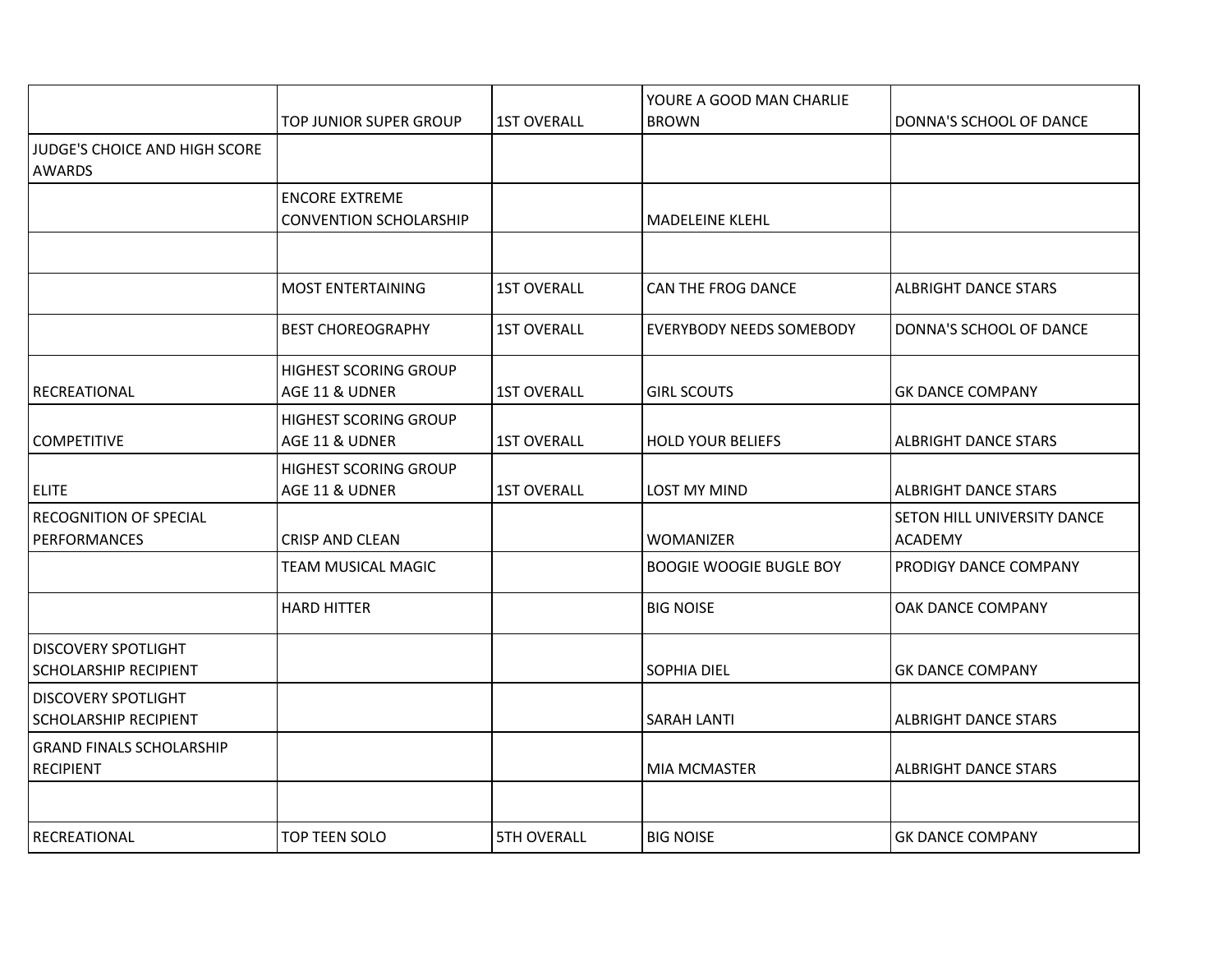|                    |                                                         | <b>4TH OVERALL</b>   | I GET A KICK OUT OF YOU | THE STUDIO ON 5TH                             |
|--------------------|---------------------------------------------------------|----------------------|-------------------------|-----------------------------------------------|
|                    |                                                         | <b>3RD OVERALL</b>   | TIME IN A BOTTLE        | <b>GK DANCE COMPANY</b>                       |
|                    |                                                         | 2ND OVERALL          | <b>HAPPY ACCIDENTS</b>  | <b>GK DANCE COMPANY</b>                       |
|                    |                                                         | <b>1ST OVERALL</b>   | DONT LOSE YOUR HEAD     | <b>GK DANCE COMPANY</b>                       |
|                    | RECREATIONAL DIVISION<br><b>TEEN TITLE WINNER</b>       | <b>WINNER</b>        | <b>ADALYN SHAFFER</b>   | <b>GK DANCE COMPANY</b>                       |
|                    | TOP TEEN DUET/TRIO                                      | <b>3RD OVERALL</b>   | LANDSLIDE               | PRODIGY DANCE COMPANY                         |
|                    |                                                         | 2ND OVERALL          | SAY MY NAME             | <b>GK DANCE COMPANY</b>                       |
|                    |                                                         | <b>1ST OVERALL</b>   | <b>EXPLOSIVE</b>        | CAMBRIA DANCE ACADEMY                         |
|                    | TOP SENIOR DUET/TRIO                                    | <b>1ST OVERALL</b>   | ROLLING IN THE DEEP     | <b>LOTUS DANCE ARTS</b>                       |
| <b>COMPETITIVE</b> | TOP TEEN SOLO                                           | <b>5TH OVERALL</b>   | A LITTLE PARTY          | SETON HILL UNIVERSITY DANCE<br><b>ACADEMY</b> |
|                    |                                                         | <b>4TH OVERALL</b>   | <b>STRONG</b>           | SETON HILL UNIVERSITY DANCE<br><b>ACADEMY</b> |
|                    |                                                         | <b>3RD OVERALL</b>   | <b>BIURNIN UP</b>       | SETON HILL UNIVERSITY DANCE<br><b>ACADEMY</b> |
|                    |                                                         | 2ND OVERALL          | IS THAT ALRIGHT         | THE STUDIO ON 5TH                             |
|                    |                                                         | <b>1ST OVERALL</b>   | LAY YOUR HEAD DOWN      | APRIL SCHOOL OF DANCE                         |
|                    | TOP TEEN SUPER SOLOIST                                  | <b>1ST OVERALL</b>   | <b>SYDNEY BLIZMAN</b>   | EVER AFTER DANCE ACADEMY                      |
|                    | <b>COMPETITIVE DIVISION TEEN</b><br><b>TITLE WINNER</b> | <b>4TH RUNNER UP</b> | LEAH POLECHKO           | SETON HILL UNIVERSITY DANCE<br><b>ACADEMY</b> |
|                    |                                                         | <b>3RD RUNNER UP</b> | <b>EMILY BUSH</b>       | SETON HILL UNIVERSITY DANCE<br><b>ACADEMY</b> |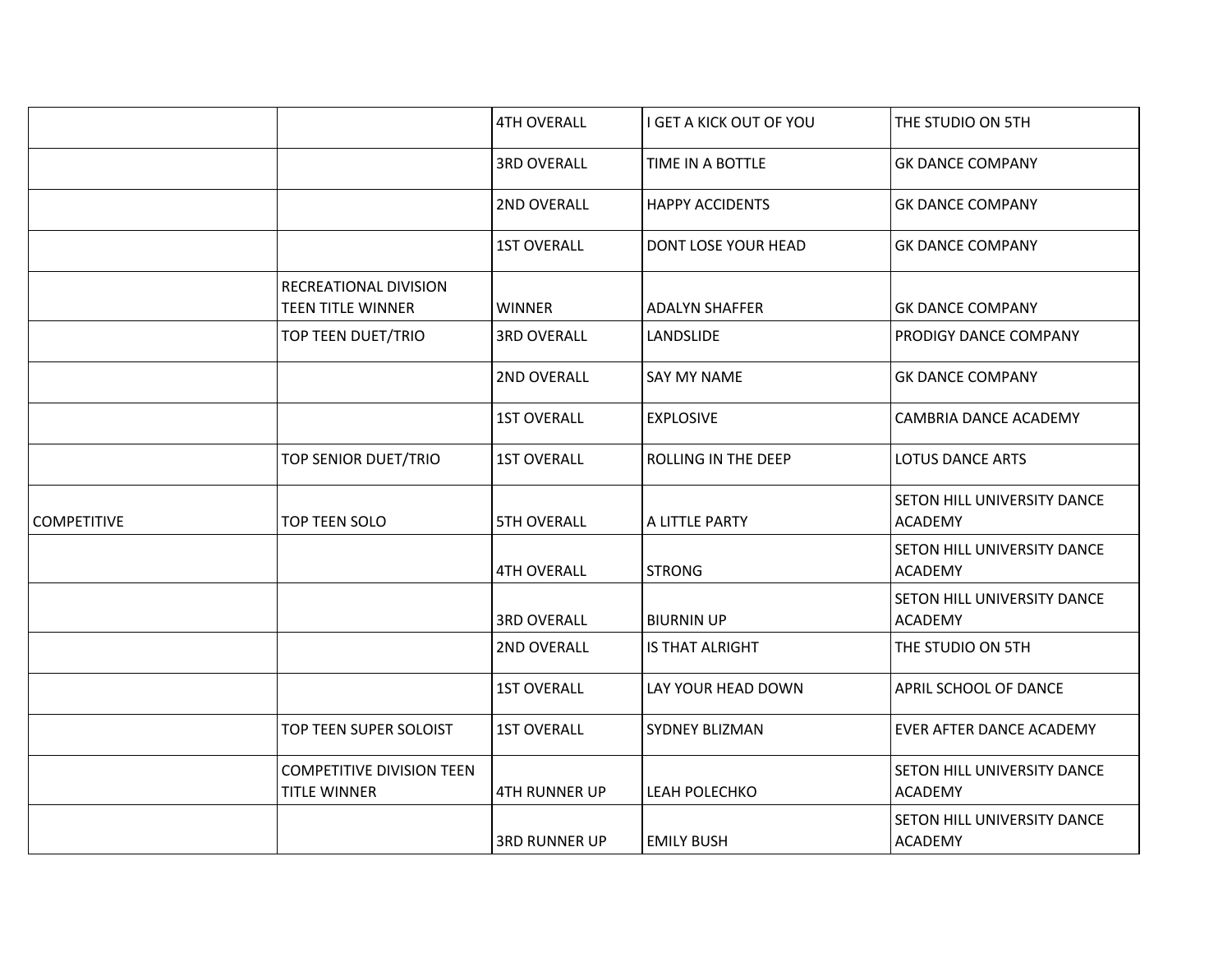|                      | <b>2ND RUNNER UP</b> | <b>CAITLIN RICHTER</b>         | <b>SETON HILL UNIVERSITY DANCE</b><br><b>ACADEMY</b> |
|----------------------|----------------------|--------------------------------|------------------------------------------------------|
|                      | <b>1ST RUNNER UP</b> | <b>KADIE CLAYCOMB</b>          | THE STUDIO ON 5TH                                    |
|                      | <b>WINNER</b>        | <b>ANNA BIONDI</b>             | <b>APRIL SCHOOL OF DANCE</b>                         |
| TOP TEEN DUET/TRIO   | <b>3RD OVERALL</b>   | THE OBJECT OF MY AFFECTION     | THE STUDIO ON 5TH                                    |
|                      | <b>2ND OVERALL</b>   | EVERYTHING IS IN LINE          | OUT OF HIS MIND DANCE                                |
|                      | <b>1ST OVERALL</b>   | SIGN OF THE TIMES              | <b>APRIL SCHOOL OF DANCE</b>                         |
| TOP SENIOR DUET/TRIO | <b>5TH OVERALL</b>   | <b>REMEMBER ME THIS WAY</b>    | EVER AFTER DANCE ACADEMY                             |
|                      | <b>4TH OVERALL</b>   | <b>BREATHE AGAIN</b>           | <b>SETON HILL UNIVERSITY DANCE</b><br><b>ACADEMY</b> |
|                      | <b>3RD OVERALL</b>   | <b>BOOGIE WOOGIE BUGLE BOY</b> | <b>PRODIGY DANCE COMPANY</b>                         |

|              |                        | 2ND OVERALL        | <b>YOU NEED</b>        | I SIMPLY NIKKI DANCE STUDIO                     |
|--------------|------------------------|--------------------|------------------------|-------------------------------------------------|
|              |                        | <b>1ST OVERALL</b> | <b>WOMANIZER</b>       | I SETON HILL UNIVERSITY DANCE<br><b>ACADEMY</b> |
| <b>ELITE</b> | TOP TEEN SOLO          | <b>5TH OVERALL</b> | l WALK THIS WAY        | DONNA'S SCHOOL OF DANCE                         |
|              |                        | <b>4TH OVERALL</b> | l ALL IVE FOUND        | ALBRIGHT DANCE STARS                            |
|              |                        | 3RD OVERALL        | l THE MOMENT I SAID IT | lSTEPPIN OUT SCHOOL OF DANCE                    |
|              |                        | <b>2ND OVERALL</b> | l A DREAM OF LIFE      | ALBRIGHT DANCE STARS                            |
|              |                        | <b>1ST OVERALL</b> | I WAS HERE             | <b>ALBRIGHT DANCE STARS</b>                     |
|              | TOP TEEN SUPER SOLOIST | <b>1ST OVERALL</b> | l MEGAN SHINE          | APRIL SCHOOL OF DANCE                           |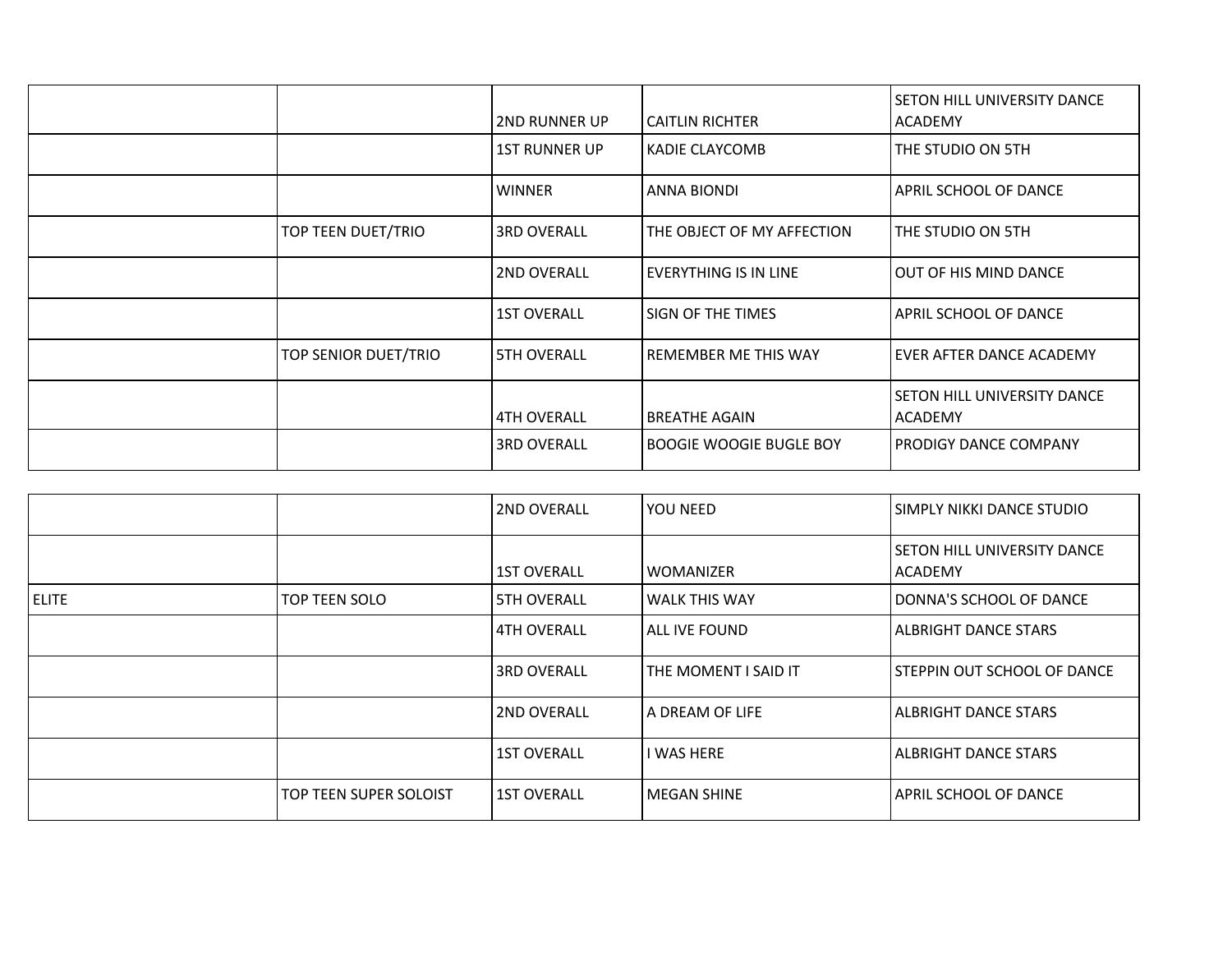|                               | ELITE DIVISION TEEN TITLE |                      |                             |                             |
|-------------------------------|---------------------------|----------------------|-----------------------------|-----------------------------|
|                               | <b>WINNER</b>             | 2ND RUNNER UP        | <b>SARAH CONTI</b>          | <b>ALBRIGHT DANCE STARS</b> |
|                               |                           | <b>1ST RUNNER UP</b> | <b>MIA MCMASTER</b>         | <b>ALBRIGHT DANCE STARS</b> |
|                               |                           | <b>WINNER</b>        | <b>MEGAN SHINE</b>          | APRIL SCHOOL OF DANCE       |
|                               | TOP TEEN DUET/TRIO        | <b>1ST OVERALL</b>   | THROUGH THE HOUR GLASS      | <b>ALBRIGHT DANCE STARS</b> |
|                               | TOP SENIOR DUET/TRIO      | <b>5TH OVERALL</b>   | WHEREEVER YOU WILL GO       | <b>ALBRIGHT DANCE STARS</b> |
|                               |                           | <b>4TH OVERALL</b>   | TO MY RESCUE                | <b>ALBRIGHT DANCE STARS</b> |
|                               |                           | <b>3RD OVERALL</b>   | <b>WHEN I RESIDE</b>        | DONNA'S SCHOOL OF DANCE     |
|                               |                           | 2ND OVERALL          | <b>VIENNA</b>               | DONNA'S SCHOOL OF DANCE     |
|                               |                           | <b>1ST OVERALL</b>   | LA FORCE DE TRIOS           | CAMBRIA DANCE ACADEMY       |
| <b>RECOGNITION OF SPECIAL</b> |                           |                      |                             |                             |
| <b>PERFORMANCES</b>           | <b>EXPLOSIVE ENERGY</b>   |                      | <b>THINK</b>                | THE DANCE EXPERIENCE        |
|                               | <b>BEAUTIFUL BREATH</b>   |                      | <b>BREATHE</b>              | SIMPLY NIKKI DANCE STUDIO   |
|                               | <b>TEAM CHOREO</b>        |                      | <b>RUNNING UP THAT HILL</b> | OUT OF HIS MIND DANCE       |
| RECREATIONAL                  | TOP TEEN SMALL GROUP      | <b>1ST OVERALL</b>   | <b>STAR WARS</b>            | <b>GK DANCE COMPANY</b>     |
|                               | TOP SENIOR SMALL GROUP    | <b>1ST OVERALL</b>   | <b>WOODYS ROUNDUP</b>       | <b>GK DANCE COMPANY</b>     |
|                               | TOP SENIOR LARGE GROUP    | <b>1ST OVERALL</b>   | <b>GOLF SWING</b>           | <b>GK DANCE COMPANY</b>     |
|                               | TOP TEEN SUPER GROUP      | <b>1ST OVERALL</b>   | SILENT FILM                 | <b>GK DANCE COMPANY</b>     |
| <b>COMPETITIVE</b>            | TOP TEEN SMALL GROUP      | <b>5TH OVERALL</b>   | <b>LOST HERE</b>            | OUT OF HIS MIND DANCE       |
|                               |                           | <b>4TH OVERALL</b>   | HOT LIKE WOW                | EVER AFTER DANCE ACADEMY    |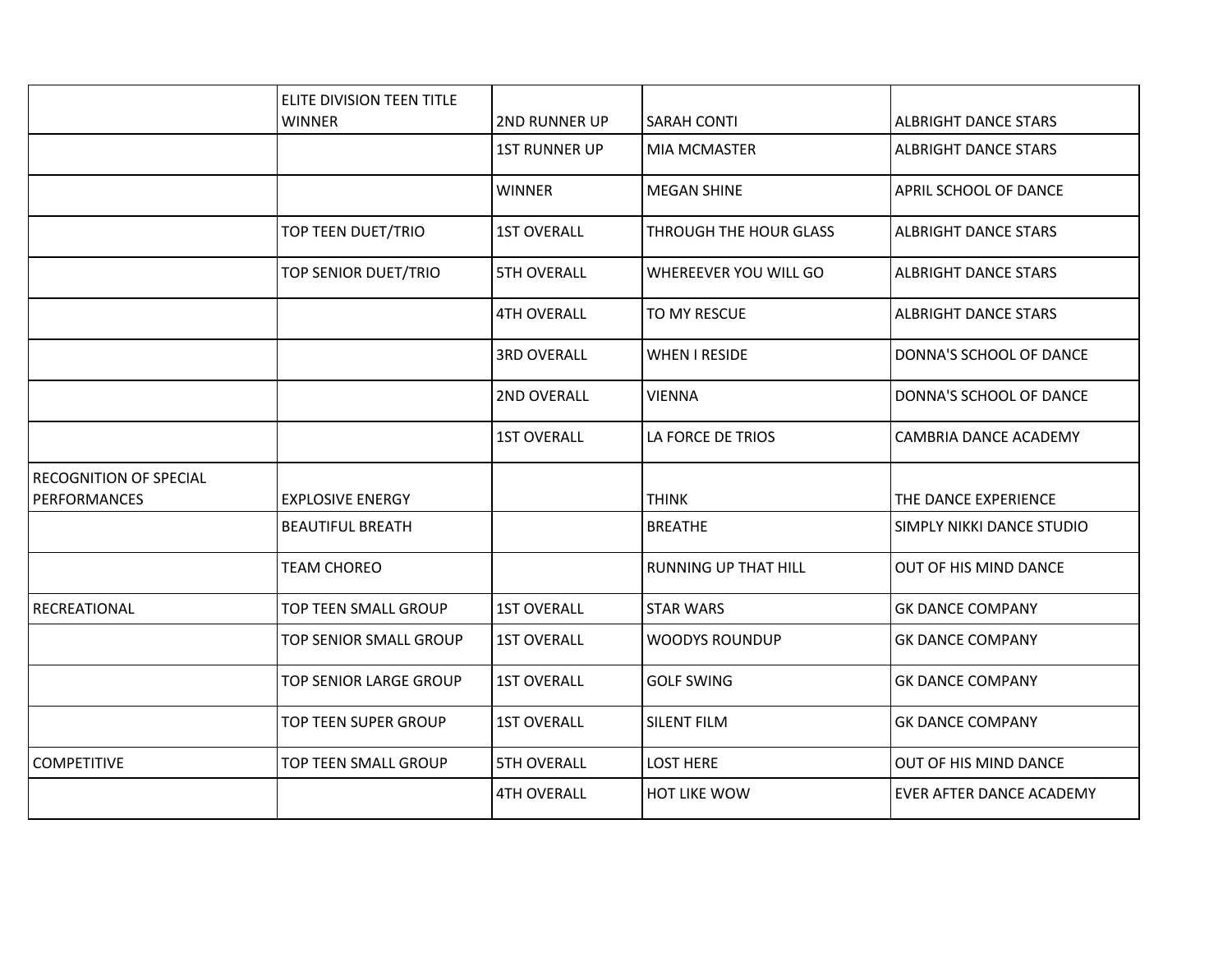|  | l3RD OVERALL       | l white horse      | SETON HILL UNIVERSITY DANCE<br><b>ACADEMY</b> |
|--|--------------------|--------------------|-----------------------------------------------|
|  | <b>2ND OVERALL</b> | l LEAVE A LIGHT ON | l EVER AFTER DANCE ACADEMY                    |
|  | l 1ST OVERALL      | I WHAT DO YOU SEE? | ALBRIGHT DANCE STUDIO                         |

|              | TOP SENIOR SMALL GROUP      | <b>3RD OVERALL</b> | <b>FLY AWAY</b>             | OUT OF HIS MIND DANCE                         |
|--------------|-----------------------------|--------------------|-----------------------------|-----------------------------------------------|
|              |                             | 2ND OVERALL        | <b>HOW WILL I KNOW</b>      | SETON HILL UNIVERSITY DANCE<br><b>ACADEMY</b> |
|              |                             | <b>1ST OVERALL</b> | <b>JUST GOT PAID</b>        | PRODIGY DANCE COMPANY                         |
|              | <b>TOP TEEN LARGE GROUP</b> | <b>1ST OVERALL</b> | <b>BAILAR</b>               | SETON HILL UNIVERSITY DANCE<br><b>ACADEMY</b> |
|              | TOP SENIOR LARGE GROUP      | <b>1ST OVERALL</b> | <b>BRUISES</b>              | SETON HILL UNIVERSITY DANCE<br><b>ACADEMY</b> |
|              | TOP SENIOR PRODUCTION       | <b>1ST OVERALL</b> | THE WEATHER GIRLZ           | SETON HILL UNIVERSITY DANCE<br><b>ACADEMY</b> |
| <b>ELITE</b> | TOP TEEN SMALL GROUP        | <b>5TH OVERALL</b> | <b>GONNA MAKE YOU</b>       | <b>ALBRIGHT DANCE STARS</b>                   |
|              |                             | <b>4TH OVERALL</b> | SOLITARY LIVING             | <b>ALBRIGHT DANCE STARS</b>                   |
|              |                             | <b>3RD OVERALL</b> | <b>PLAY IT</b>              | <b>ALBRIGHT DANCE STARS</b>                   |
|              |                             | 2ND OVERALL        | ON YOUR HEELS               | <b>ALBRIGHT DANCE STARS</b>                   |
|              |                             | <b>1ST OVERALL</b> | YEAH YEAH                   | <b>ALBRIGHT DANCE STARS</b>                   |
|              | TOP SENIOR SMALL GROUP      | <b>5TH OVERALL</b> | <b>RUNNING UP THAT HILL</b> | OUT OF HIS MIND DANCE                         |
|              |                             | <b>4TH OVERALL</b> | <b>ON GUARD</b>             | <b>ALBRIGHT DANCE STARS</b>                   |
|              |                             | <b>3RD OVERALL</b> | <b>FINALLY</b>              | <b>ALBRIGHT DANCE STARS</b>                   |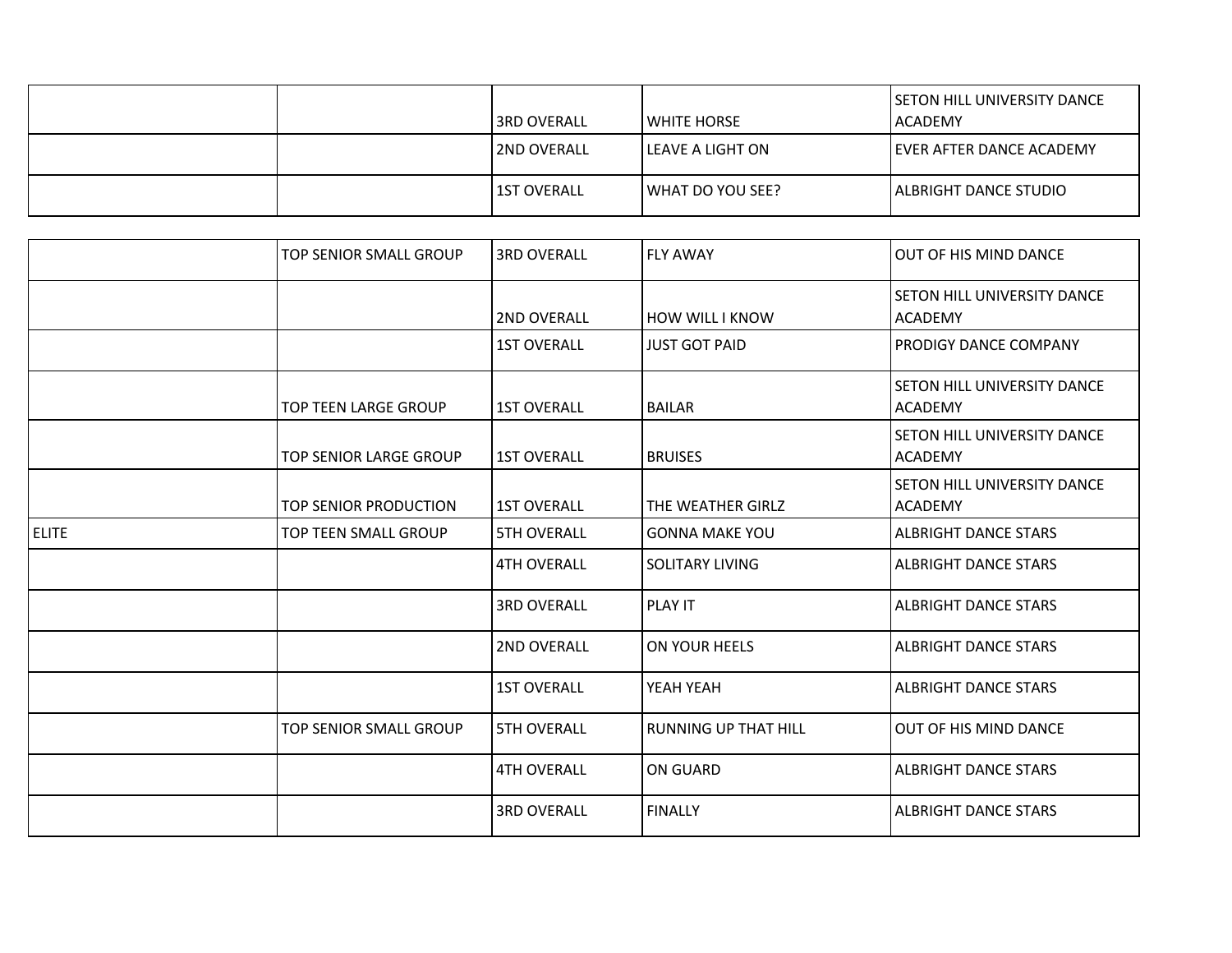|                                                       |                                                        | 2ND OVERALL        | <b>FAMILY PORTRAIT</b>      | <b>ALBRIGHT DANCE STARS</b>                   |
|-------------------------------------------------------|--------------------------------------------------------|--------------------|-----------------------------|-----------------------------------------------|
|                                                       |                                                        | <b>1ST OVERALL</b> | <b>INTERENED</b>            | <b>ALBRIGHT DANCE STARS</b>                   |
|                                                       | <b>TOP TEEN LARGE GROUP</b>                            | <b>1ST OVERALL</b> | <b>ONLY IN MY NIGHTMARE</b> | <b>ALBRIGHT DANCE STARS</b>                   |
|                                                       | <b>TOP SENIOR LARGE GROUP</b>                          | <b>1ST OVERALL</b> | <b>MY SINCEREST REGRETS</b> | <b>ALBRIGHT DANCE STARS</b>                   |
|                                                       | TOP SENIOR SUPER GROUP                                 | <b>1ST OVERALL</b> | SOS                         | <b>ALBRIGHT DANCE STARS</b>                   |
|                                                       | TOP TEEN PRODUCTION                                    | <b>1ST OVERALL</b> | <b>THAT'S AMORE</b>         | <b>ALBRIGHT DANCE STARS</b>                   |
| <b>JUDGE'S CHOICE AND HIGH SCORE</b><br><b>AWARDS</b> |                                                        |                    |                             |                                               |
|                                                       | <b>ENCORE EXTREME</b><br><b>CONVENTION SCHOLARSHIP</b> |                    | <b>OLIVIA FENNICK</b>       | DONNA'S SCHOOL OF DANCE                       |
|                                                       | <b>MOST ENTERTAINING</b>                               | <b>1ST OVERALL</b> | <b>BAILAR</b>               | SETON HILL UNIVERSITY DANCE<br><b>ACADEMY</b> |
|                                                       | <b>BEST CHOREOGRAPHY</b>                               | <b>1ST OVERALL</b> | <b>INTERVENTED</b>          | <b>ALBRIGHT DANCE STARS</b>                   |
|                                                       | <b>CHARITY WINNER</b>                                  |                    |                             |                                               |
|                                                       | STUDIO ON A QUEST AWARD                                |                    |                             | DONNA'S SCHOOL OF DANCE                       |

|                       | <b>SPIRIT OF ENCORE</b>                       |                    |                     | <b> OUT OF HIS MIND DANCE</b>              |
|-----------------------|-----------------------------------------------|--------------------|---------------------|--------------------------------------------|
| <b>I RECREATIONAL</b> | <b>HIGHEST SCORING GROUP</b><br>AGE 12 & OVER | <b>1ST OVERALL</b> | <b>STAR WARS</b>    | lGK DANCE COMPANY                          |
| l COMPETITIVE         | <b>HIGHEST SCORING GROUP</b><br>AGE 12 & OVER | <b>1ST OVERALL</b> | THE WEATHER GIRLS   | I SETON HILL UNIVERSITY DANCE<br>l ACADEMY |
| <b>ELITE</b>          | <b>HIGHEST SCORING GROUP</b><br>AGE 12 & OVER | <b>1ST OVERALL</b> | <b>THAT'S AMORE</b> | ALBRIGHT DANCE STARS                       |
|                       |                                               |                    |                     |                                            |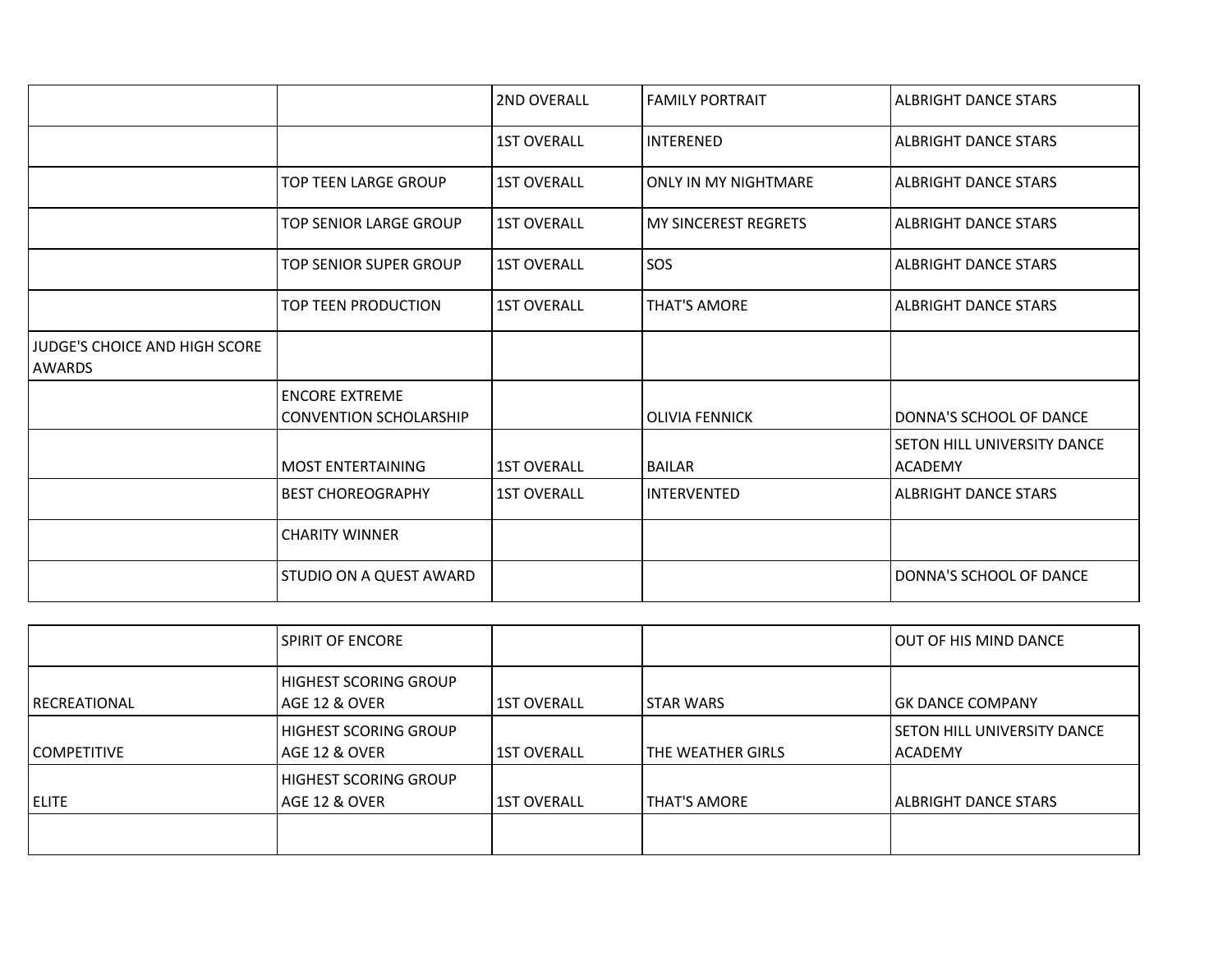|                                                            | <b>TOP STUDIO AWARD</b>                             | <b>1ST OVERALL</b> |                             | <b>ALBRIGHT DANCE STARS</b>                      |
|------------------------------------------------------------|-----------------------------------------------------|--------------------|-----------------------------|--------------------------------------------------|
| <b>RECOGNITION OF SPECIAL</b><br><b>PERFORMANCES</b>       | THE WHOLE PACKAGE<br>AWARD                          |                    | <b>STUFFLIKE THAT THERE</b> | DONNA'S SCHOOL OF DANCE                          |
|                                                            | STORYTELLING AWARD                                  |                    | <b>FIND ME</b>              | PREMIER DANCE CENTER                             |
|                                                            | JOY OF DANCE AWARD                                  |                    | MAKE ME FEEL                | THE DANCE EXPERIENCE                             |
| <b>DISCOVERY SPOTLIGHT</b><br><b>SCHOLARSHIP RECIPIENT</b> |                                                     |                    | <b>JILLIAN DONIA</b>        | PRODIGY DANCE COMPANY                            |
| <b>DISCOVERY SPOTLIGHT</b><br><b>SCHOLARSHIP RECIPIENT</b> |                                                     |                    | <b>GRACE MESSINA</b>        | THE STUDIIO ON 5TH                               |
| <b>GRAND FINALS SCHOLARSHIP</b><br><b>RECIPIENT</b>        |                                                     |                    | <b>JADYN LINDE</b>          | <b>ALBRIGHT DANCE STARS</b>                      |
| RECREATIONAL                                               | <b>TOP SENIOR SOLO</b>                              | <b>1ST OVERALL</b> | <b>IVE GOT YOUR NUMBER</b>  | THE STUDIO ON 5TH                                |
|                                                            | RECREATIONAL DIVISION<br><b>SENIOR TITLE WINNER</b> | <b>WINNER</b>      | <b>SARAH LINTON</b>         | <b>GK DANCE COMPANY</b>                          |
| <b>COMPETITIVE</b>                                         | TOP SENIOR SOLO                                     | 8TH OVERALL        | MAKE ME FEEL                | THE DANCE EXPERIENCE                             |
|                                                            |                                                     | 7TH OVERALL        | <b>DIM</b>                  | <b>SIMPLY NIKKI</b>                              |
|                                                            |                                                     | <b>6TH OVERALL</b> | $\sqcup$                    | <b>SIMPLY NIKKI</b>                              |
|                                                            |                                                     | <b>5TH OVERALL</b> | <b>TRAUMA</b>               | SETON HILL UNIVERSITY OF DANCE<br><b>ACADEMY</b> |
|                                                            |                                                     | <b>4TH OVERALL</b> | AM TO PM                    | PRODIGY DANCE COMPANY                            |
|                                                            |                                                     | <b>3RD OVERALL</b> | <b>REPEAT UNTIL DEATH</b>   | SETON HILL UNIVERSITY OF DANCE<br><b>ACADEMY</b> |
|                                                            |                                                     | 2ND OVERALL        | PUMP IT                     | PRODIGY DANCE COMPANY                            |
|                                                            |                                                     | <b>1ST OVERALL</b> | RAIN                        | <b>SIMPLY NIKKI</b>                              |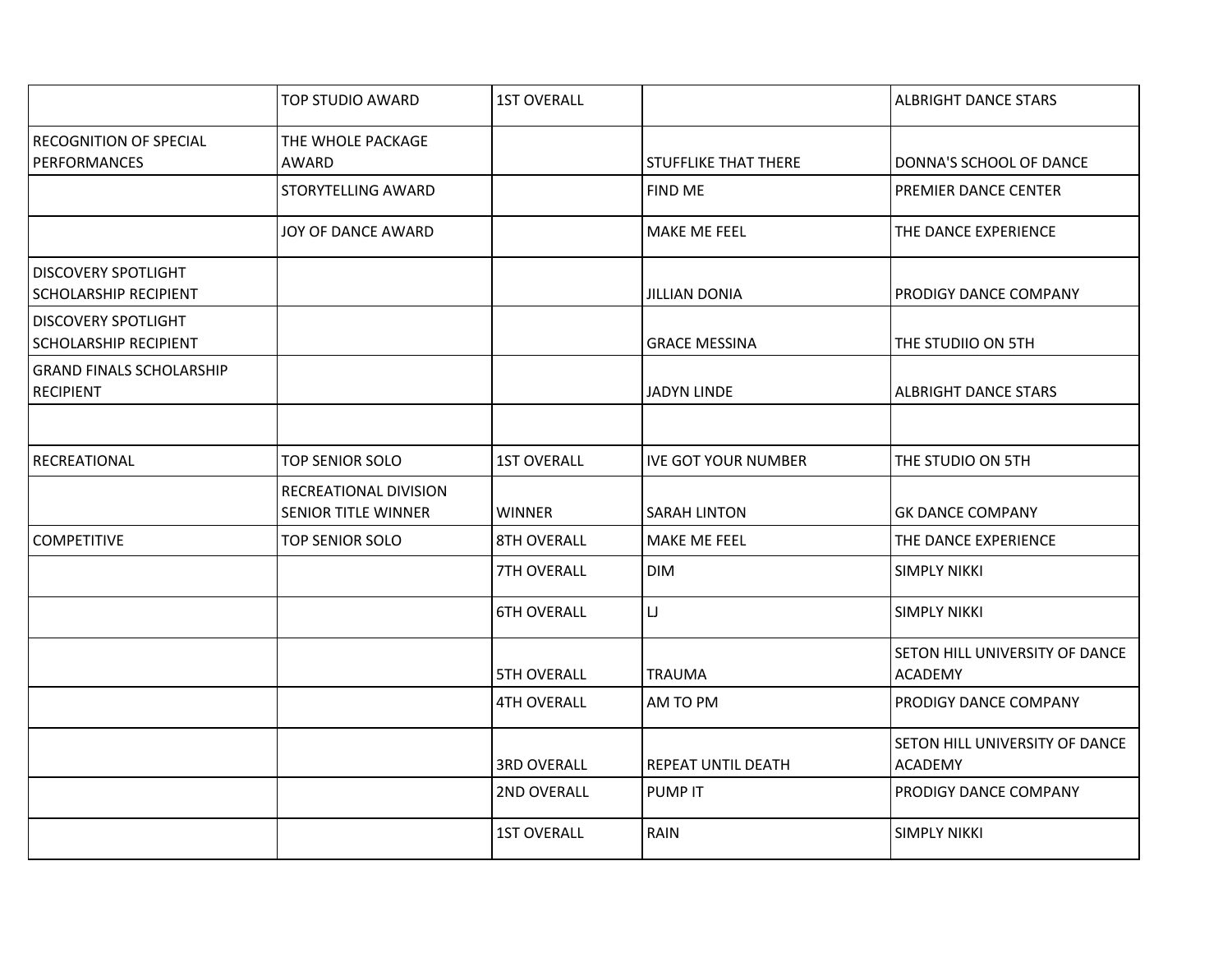|                               |                |                      | TON HILL UNIVERSITY OF DANCE<br>$ \mathsf{SET}^{\times}$ |
|-------------------------------|----------------|----------------------|----------------------------------------------------------|
| <b>P SENIOR SUPER SOLOIST</b> | OVERALL<br>3RD | <b>KAYCIE MILLER</b> | CADEMY<br>'AC                                            |

|              |                                                                         | 2ND OVERALL          | <b>MIA KLASNIC</b>   | SETON HILL UNIVERSITY OF DANCE<br><b>ACADEMY</b> |
|--------------|-------------------------------------------------------------------------|----------------------|----------------------|--------------------------------------------------|
|              |                                                                         | <b>1ST OVERALL</b>   | <b>KAITLYN ERWIN</b> | PREMIER DANCE CENTER                             |
|              | <b>COMPETITIVE DIVISION</b><br>SENIOR TITLE COMPETITION                 | <b>2ND RUNNER UP</b> | <b>KAYCIE MILLER</b> | SETON HILL UNIVERSITY OF DANCE<br><b>ACADEMY</b> |
|              |                                                                         | <b>1ST RUNNER UP</b> | <b>MIA KLASNIC</b>   | SETON HILL UNIVERSITY OF DANCE<br><b>ACADEMY</b> |
|              |                                                                         | <b>WINNER</b>        | <b>KAITLYN ERWIN</b> | PREMIER DANCE CENTER                             |
|              | TOP 19 & OVER SENIOR SUPER<br><b>SOLOIST</b>                            | <b>1ST OVERALL</b>   | MYA GIORDANO         | <b>GK DANCE COMPANY</b>                          |
|              | <b>COMPETITIVE DIVISION 19 &amp;</b><br><b>OVER SENIOR TITLE WINNER</b> | <b>WINNER</b>        | MYA GIORDANO         | <b>GK DANCE COMPANY</b>                          |
| <b>ELITE</b> | TOP SENIOR SOLO                                                         | 10TH OVERALL         | <b>WHEN RIP</b>      | <b>ALBRIGHT DANCE STARS</b>                      |
|              |                                                                         | 9TH OVERALL          | UP UP AND AWAY       | OUT OF HIS MIND DANCE                            |
|              |                                                                         | <b>8TH OVERALL</b>   | ESMERALDA            | <b>CAMBRIA DANCE ACADEMY</b>                     |
|              |                                                                         | 7TH OVERALL          | <b>DESPERADO</b>     | <b>ALBRIGHT DANCE STARS</b>                      |
|              |                                                                         | <b>6TH OVERALL</b>   | <b>LOST</b>          | DONNA'S SCHOOL OF DANCE                          |
|              |                                                                         | <b>5TH OVERALL</b>   | <b>NIGHT SONG</b>    | OUT OF HIS MIND DANCE                            |
|              |                                                                         | <b>4TH OVERALL</b>   | USED TO BE MINE      | <b>ALBRIGHT DANCE STARS</b>                      |
|              |                                                                         | <b>3RD OVERALL</b>   | YOU                  | <b>ALBRIGHT DANCE STARS</b>                      |
|              |                                                                         | 2ND OVERALL          | <b>CSARDAS</b>       | CAMBRIA DANCE ACADEMY                            |